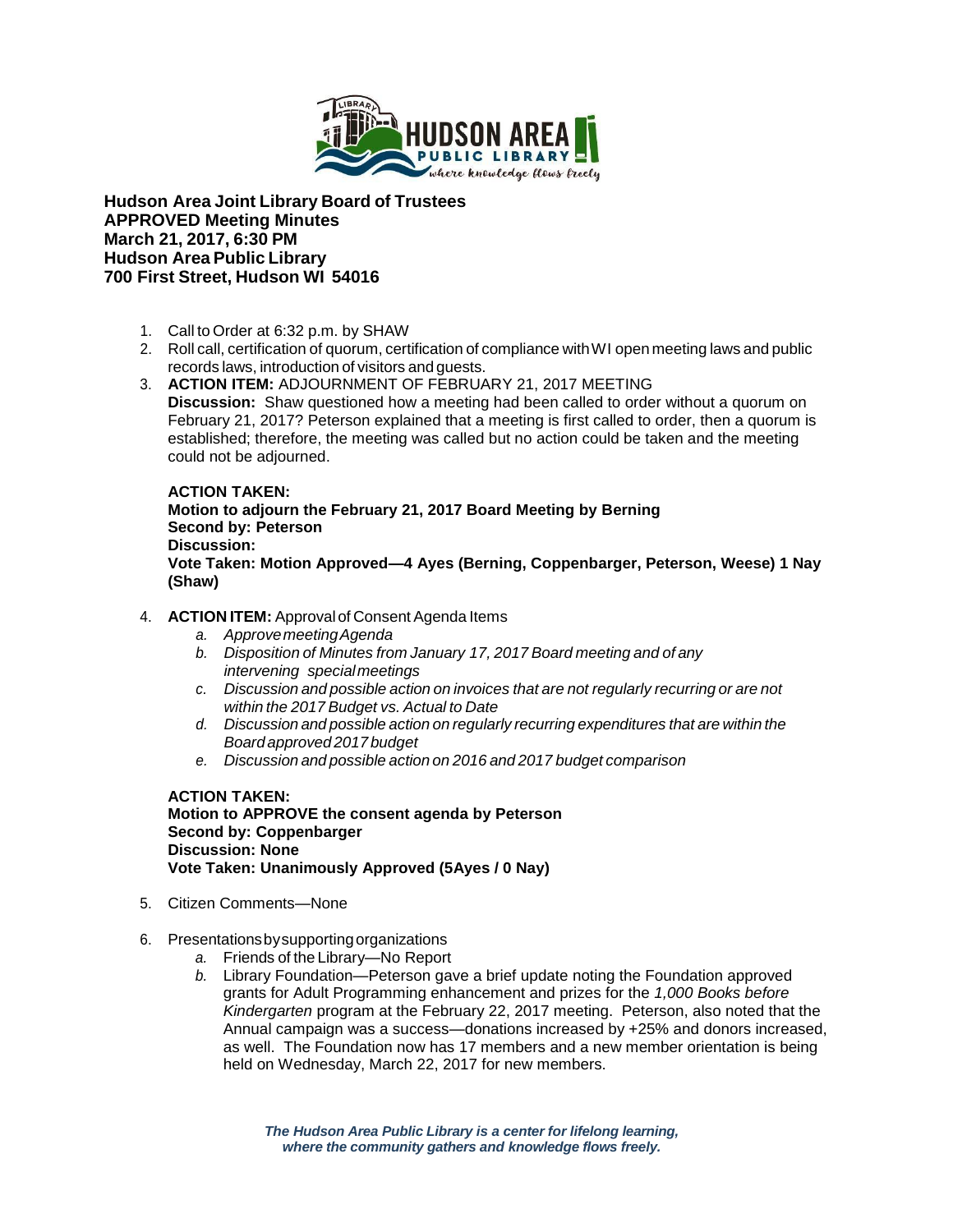- 7. **Possible ACTION ITEM:** President's comments, reports, and requests for action
	- *a.* Municipalitiespresentationsupdate, discussion, and possible action. Peterson gave a brief update on her report to the Town of St. Joseph and noted their interest in demographics of new cardholders.
- 8. **ACTION ITEM:** *Director's Report, Statistics, and requests for action: Norris provided an overview of the monthly report, monthly statistics, grants reports, and Hudson Hospital Foundation Grant Request.* 
	- *a.* Presentation of monthly report
	- *b.* Presentation of monthly statistics—*Shaw asked about the increase in meeting room usage. Norris noted that there has been increased awareness about the rooms including groups that are now using the rooms on a weekly basis for meetings, and increased programming usage.*
	- *c.* Review of Completed Grants and Expenditures—Peterson noted that MorningStar database is being used by St. Joseph residents.
	- *d.* Review of grant request submitted to the Hudson Hospital Foundation—Norris presented her request for a \$13,000 grant for the Library's Health Literacy Initiative. Shaw asked how much was available from the Hospital Foundation. Norris explained that she did not know the amount available. Shaw asked how many others were seeking the funds from the Hospital. Norris noted that the Hospital Foundation had selected the Little Free Libraries organization, as well as local schools (public and private), and the Hudson Area Public Library to receive funding from the 2016 wine tasting fundraising event. The grant amount should be available at the April 19 board meeting.
	- *e.* **REQUEST FOR ACTION: Approval of 2016 Annual Report to State of Wisconsin** Norris provided an overview of the annual report data. Shaw questioned how the library increased cost per circulation from \$3.00 to \$3.25. Norris noted the increased expenditures due to grant funding received and additional open hours coupled with decreases in circulation numbers change the cost per circulation. Peterson explained that dropping circulation numbers plays a role in the cost per circulation increase. Shaw noted that it is a positive in regards to County funding.

## **ACTION TAKEN:**

**Motion to APPROVE the 2016 Annual Report to the State of Wisconsin by Peterson Second by: Weese Discussion:** No further discussion **Vote Taken: Unanimously Approved (5 Ayes / 0 Nayes)**

- 9. **ACTION ITEM:** Finance Committee report—Berning noted that there was nothing out of the ordinary in the bills and recommended that the bills be paid. **Motion to APPROVE bills for payment by: Peterson Second by: Weese Discussion: None Vote Taken: Unanimously Approved (5 Ayes / 0 Nayes)**
	- *a.* Recommend approval to expend Adult Programming grant of \$3,000 from Hudson Area Library Foundation; (moved to April agenda)

## **ACTION TAKEN: No Action Taken Motion to APPROVE expending the Adult Programming grant of \$3,000 by**

**\_\_\_\_\_\_\_\_\_\_\_\_\_\_ Second by: Discussion: Vote Taken:**

> *b.* Recommend approval to expend 1,000 Books before Kindergarten grant of \$700 from Hudson Area Library Foundation. (moved to April agenda)

> > *The Hudson Area Public Library is a center for lifelong learning, where the community gathers and knowledge flows freely.*